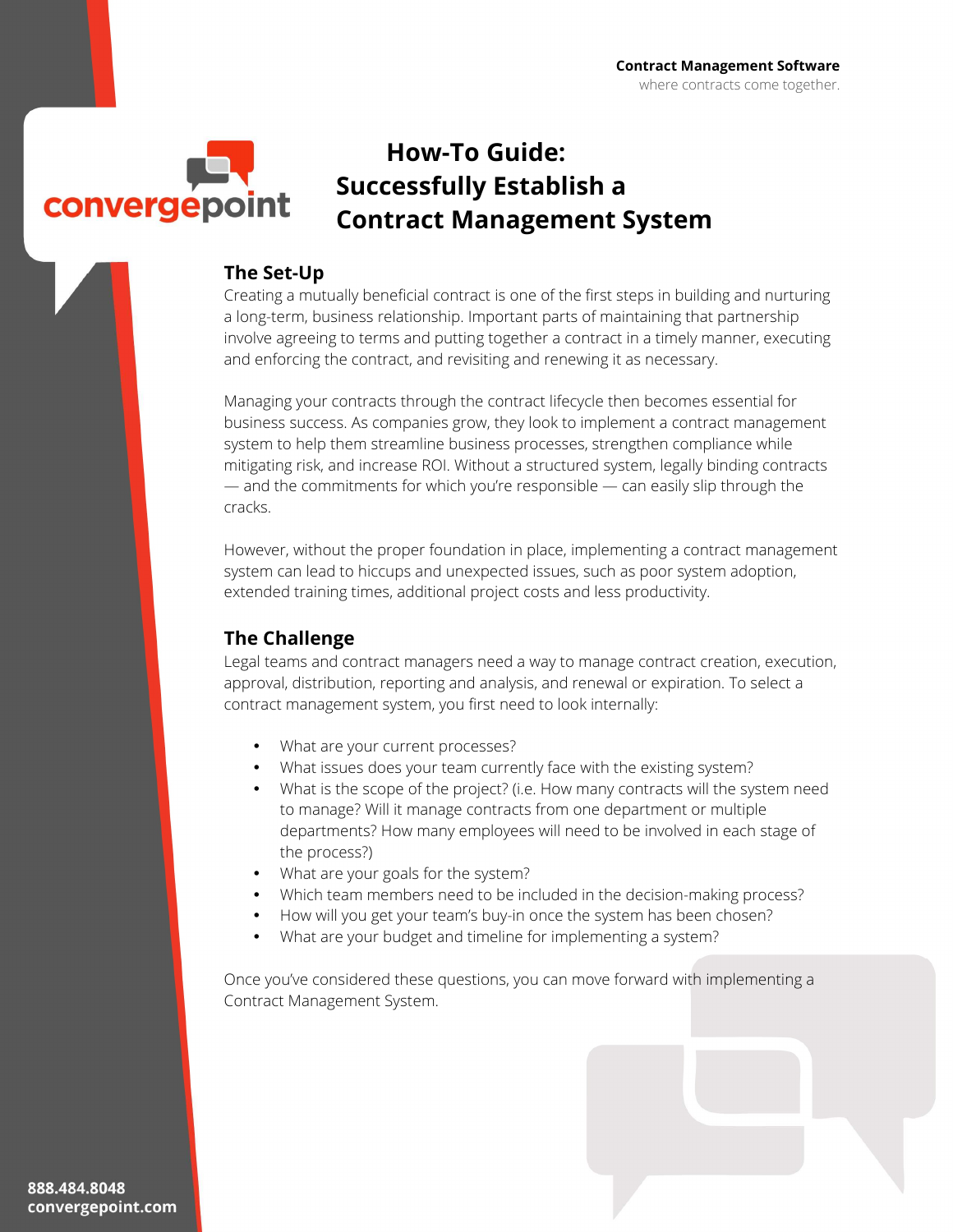

## **How-To Guide: Successfully Establish a Contract Management System**

### **The Groundwork**

Efficiently and effectively implementing a contract management system means considering several factors and taking a few necessary steps first.

#### **1. Outline and analyze your current contract processes.**

- a. Know the strengths and weaknesses in your current processes so you can determine what features of different software options will help and ensure you choose a system that meets your specific requirements. By addressing known issues upfront, it'll help prevent unexpected delays later during implementation.
- b. Based on the gaps in your current processes, create a "wish list" of features you'd like to see in a system. You'll want to ensure you get input from executive leadership on what they see as overarching issues, as well as their take on how these issues can be resolved and what they think would work best. You'll also want input from legal and IT or technically minded team members, as they're closest to the current processes, have definite opinions about how processes can improve and will eventually be the most hands-on with the product.
- c. Consider how your existing files are set up and how the vendor plans to migrate your files. If your files were originally created in Microsoft Word, Excel, etc., you want to find a vendor who will let you keep your files in their existing format. Microsoft SharePoint is a great platform to consider, as it offers excellent document management capabilities, including version control, search and track changes — plus, you're already familiar with the Microsoft Office platform. If you choose to move away from the vendor, you'll also want to be able to easily get your files back in a suitable format.

#### **2. Take a look at how current contracts are housed and structured.**

a. Choosing a contract management system and then dumping your documents into the system will not be as effective as you think if the contracts are saved in every format and scattered in various share drives and folders. After all, you're liable to forget to add misplaced or legacy contracts to the system. Plus, when you're ready to evaluate software options, you'll need to know how many contracts you have so you can find a system that is robust enough to accommodate them.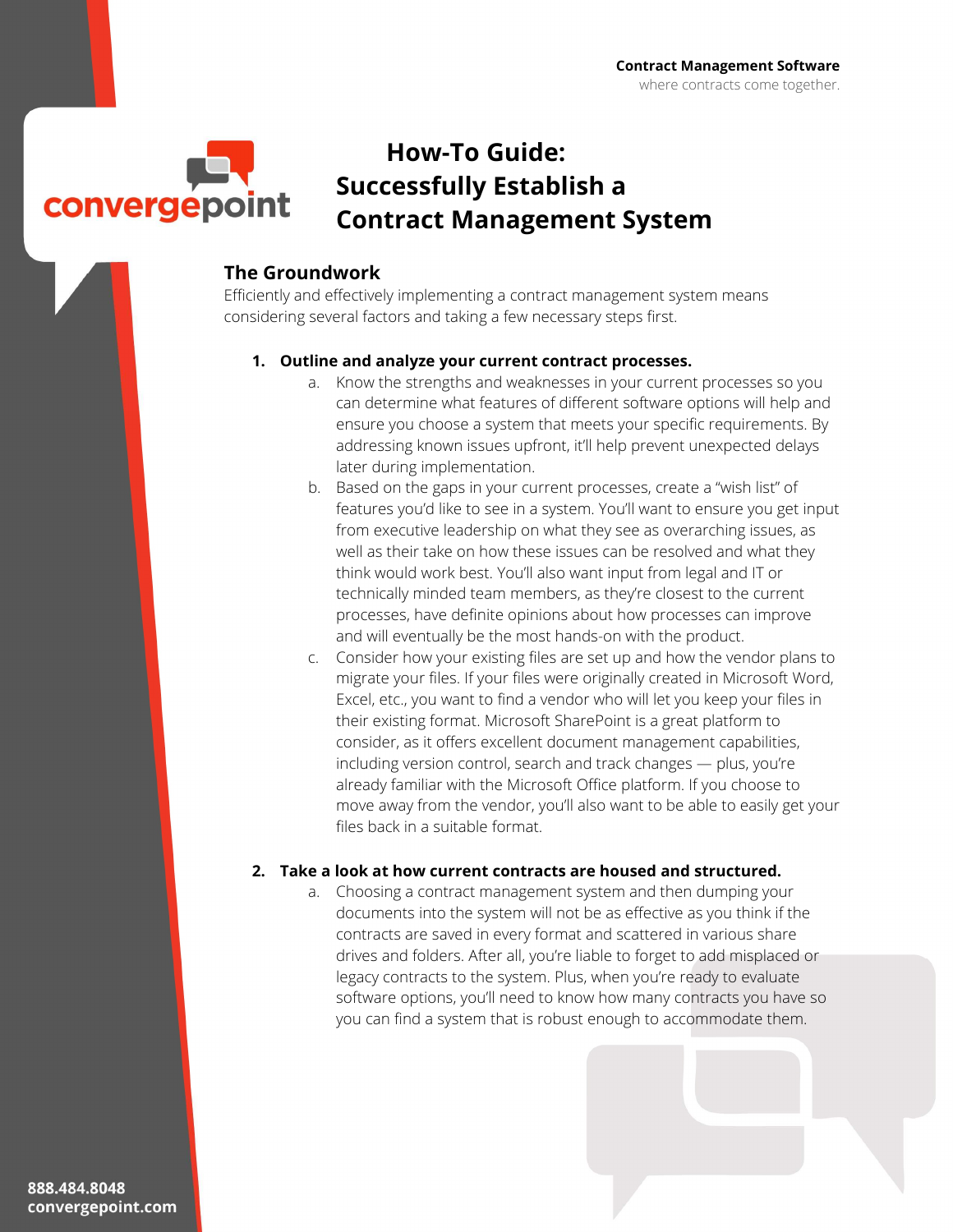

## **How-To Guide: Successfully Establish a Contract Management System**

- b. On an individual contract level, look at how your contracts are structured. You'll want to standardize how your contracts should be organized beforehand. That way, you can determine what type of data will need to be included for metadata and reporting, and easily search for and capture the critical information you need from the system you choose.
- 3. **Involve your key decision-makers and designated contract manager(s) in the selection process.** 
	- a. You'll want people who have a deep understanding of the contract process — and what's needed to improve the current process — to oversee implementation, which means you'll need to involve them and get their buy-in when it comes time to review and select a vendor.
	- b. Managing implementation and coordinating with the chosen vendor takes time and effort, so you'll want to ensure your designated manager and the rest of the team are comfortable with the selected vendor and product. When scheduling demos, ensure the team who will be in charge of implementing and managing the system sees the demos and how the software will make their jobs easier.

### **The Selection of a Vendor**

Once you've laid the groundwork, you're ready to start researching and meeting with vendors. To ensure you gather all the information you need to make an informed decision, here's a quick list of questions to ask.

- 1. Understand how much responsibility and time your designated contract manager will have to shoulder. Based on the size of your company, you might need to designate one employee or an entire team to implementing and managing the software, and you'll want to know how much IT support the vendor offers. From your meetings with vendors, also get a feel for their personality to determine if they're a fit culture-wise.
- 2. Consider what tools you already use and what your IT team is comfortable with. If they're used to managing Microsoft Exchange for email, Microsoft Office for productivity tools, Microsoft Active Directory for your email address book and Microsoft SharePoint for document management, it'd be easy and painless to simply extend Microsoft SharePoint's capabilities.
- 3. Look into the vendor's track record. Tech start-ups come and go, and you want to ensure your vendor has the resources and proven history to make continual improvements and offer product support year after year.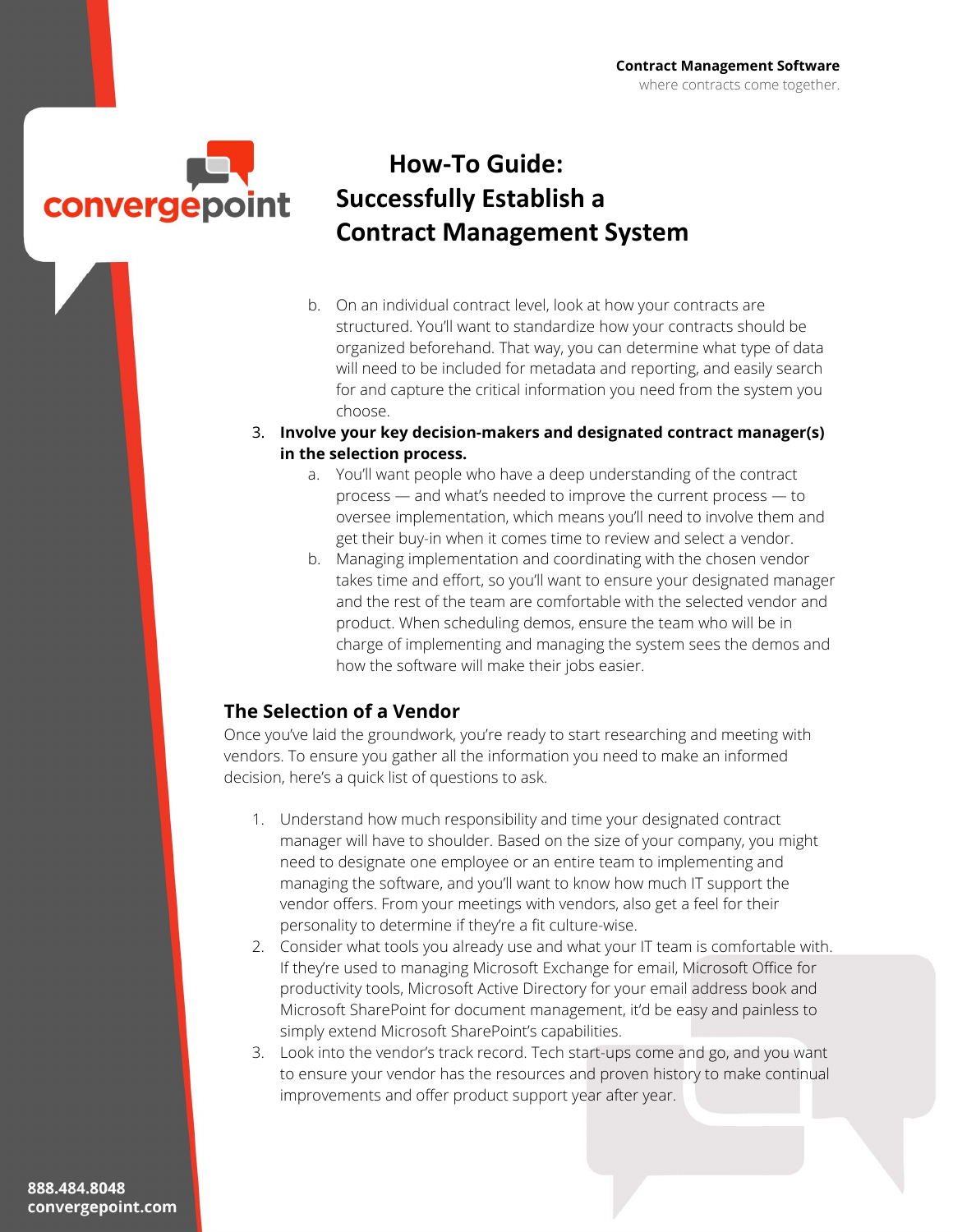convergepoint

# **How-To Guide: Successfully Establish a Contract Management System**

- 4. Request case studies. You want software that has proven successful for other companies and that they'd recommend. If the vendor offers related industryspecific case studies, even better.
- 5. Ask about product updates. Just because the vendor is the oldest and biggest, doesn't make it the industry leader. Sometimes, larger software companies established their presence long ago, and their technology has not evolved along with the industry.
- 6. Use that "wish list" you created earlier to ask vendors specific questions about product features and service offerings. You'll be able to quickly and easily check off which products have which features, allowing you to build a side-by-side comparison and see how vendors stack up against each other.
- 7. Consider how the software's features will meet your compliance needs. Discuss with your compliance and risk management officers what is necessary, and ask about how specific product features would address your issues and needs.
- 8. Analyze the benefits and costs of implementing an electronic signature program with the software. You'll want to decide what electronic signature program works best with the contract management software, and vice versa, and get recommendations from both vendors.
- 9. Choose the right software for your specific needs at the right price. When comparing costs and features of each product, go back to your original "wish list" and determine what you want, what's a value-add and what you really need.

### **The Implementation**

After choosing a vendor, the implementation process should be quick and seamless with the groundwork already in place. To further ensure a smooth process, keep in mind the following tips.

- 1. Choose a go-live date and stick to it. Don't drag out or rush the implementation process — back out your dates from the final deadline, and build a schedule. Roll out the implementation process in phases. As usage and communication about the software increases, so will the comfort level and confidence in the product.
- 2. Ensure you have the right people from the IT department and business team available during deployment of the software. Some products, such as ConvergePoint's Contract Management Software, take hours, while others take days or months. Create a plan, and know in advance the time commitment your team will need to make.